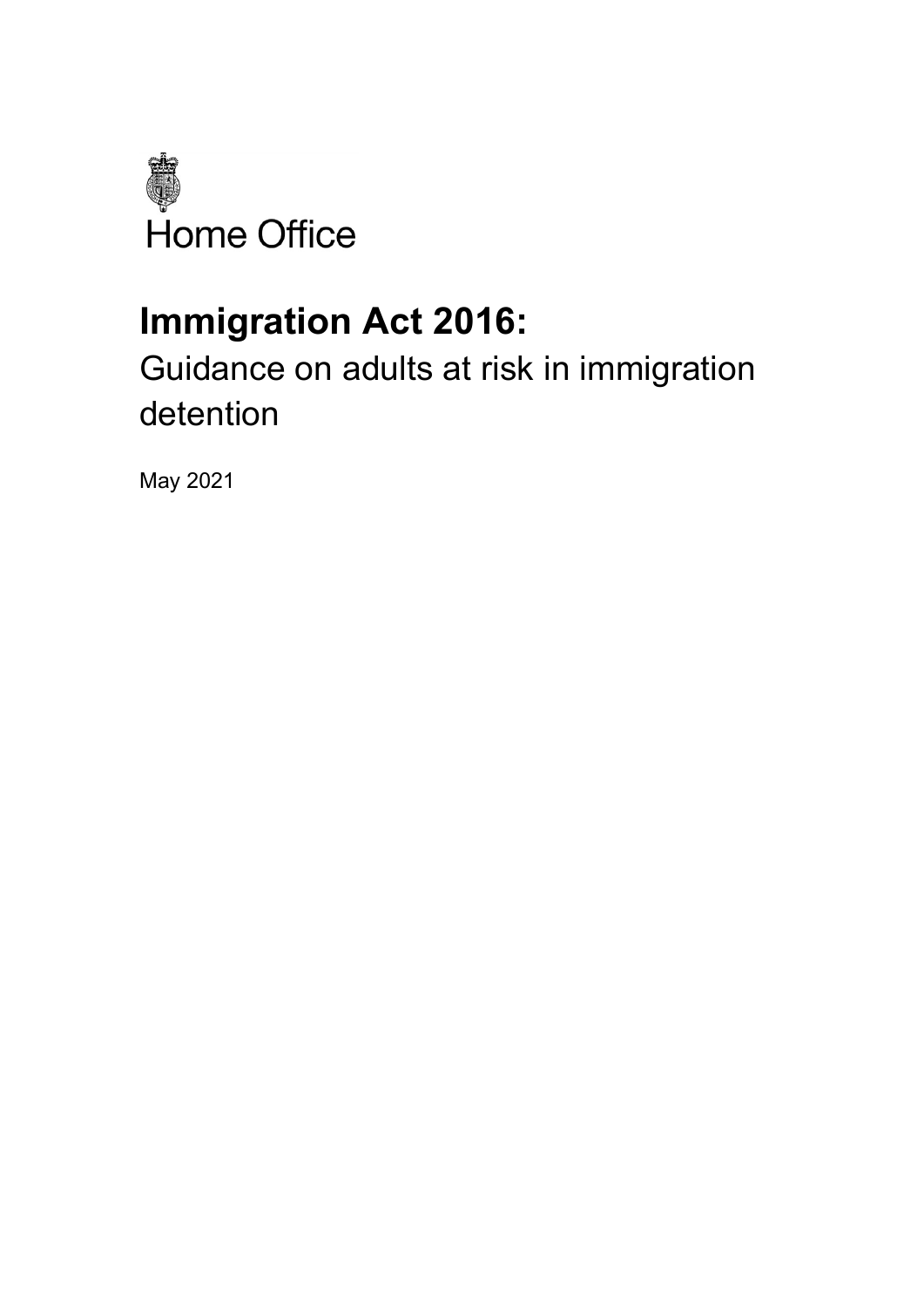

© Crown copyright 2021

This publication is licensed under the terms of the Open Government Licence v3.0 except where otherwise stated. To view this licence, visit [nationalarchives.gov.uk/doc/open-government-licence/version/3.](http://www.nationalarchives.gov.uk/doc/open-government-licence/version/3)

Where we have identified any third party copyright information you will need to obtain permission from the copyright holders concerned.

This publication is available at [www.gov.uk/official-documents.](https://www.gov.uk/government/publications)

Any enquiries regarding this publication should be sent to us at DetentionPolicy@homeoffice.gov.uk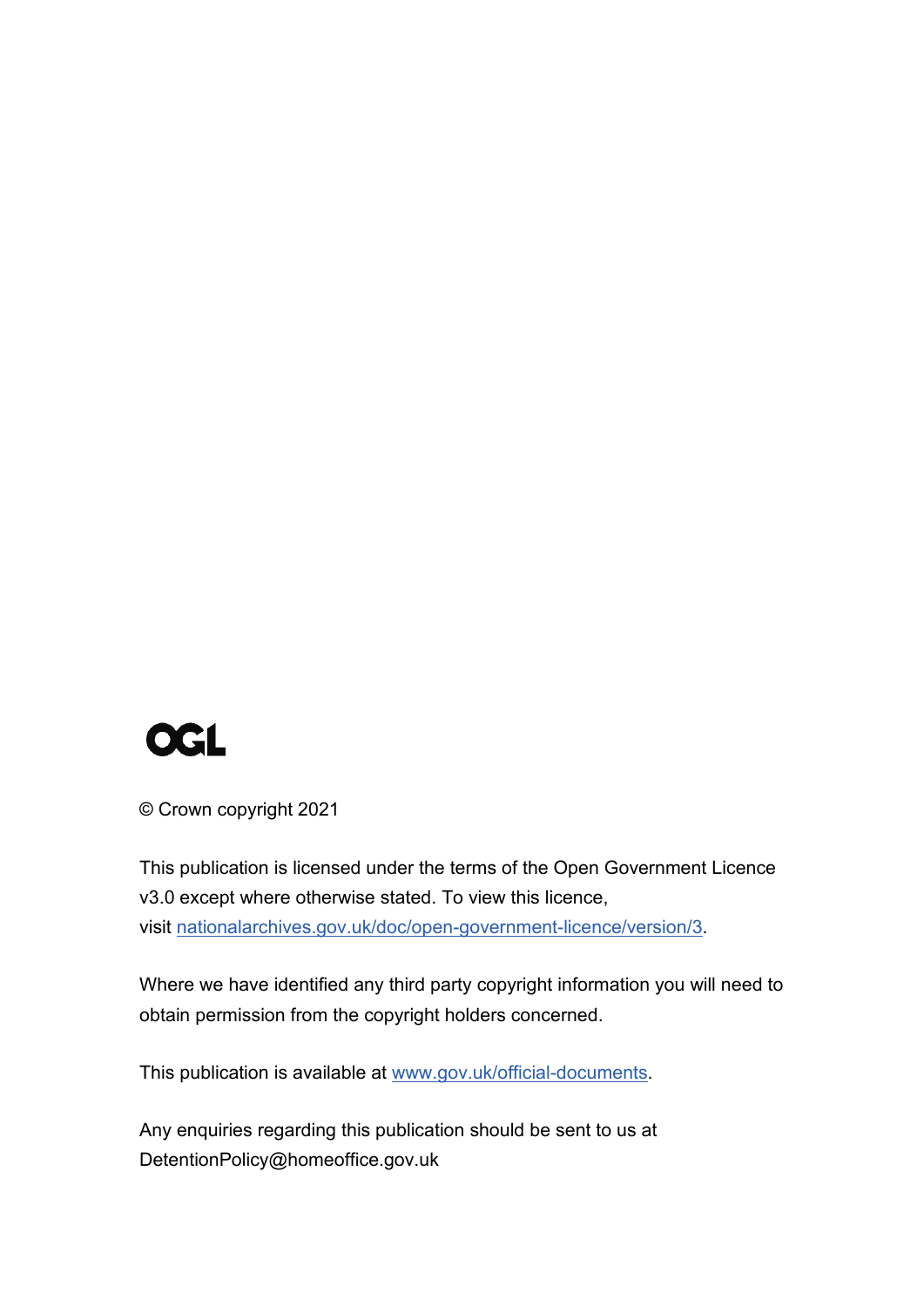#### **Adults at risk in immigration detention**

#### **Purpose and background**

1. This guidance specifies the matters to be taken into account in accordance with section 59 of the Immigration Act 2016 when determining whether a person would be particularly vulnerable to harm if they were detained, or if they remained in detention, and, if they were particularly vulnerable in those circumstances, whether they should be detained or should remain in detention. This approach emerges from the Government's response (in a Written Ministerial Statement of 14 January 2016) to the report by Stephen Shaw of his review of the welfare of vulnerable people in detention. The intention is that the guidance will, in conjunction with other reforms referred to in the Government's response, lead to a reduction in the number of vulnerable people detained and a reduction in the duration of detention before removal. It aims to introduce a more holistic approach to the consideration of individual circumstances, ensuring that genuine cases of vulnerability are consistently identified, in order to ensure that vulnerable people are not detained inappropriately. The guidance aims to strike the right balance between protecting the vulnerable and ensuring the maintenance of legitimate immigration control.

2. This guidance allows for a case-by-case evidence-based assessment of the appropriateness of the detention of an individual considered to be at particular risk of harm in the terms of this guidance.

3. The clear presumption is that detention will not be appropriate if a person is considered to be "at risk". However, it will not mean that no one at risk will ever be detained. Instead, detention will only become appropriate at the point at which immigration control considerations outweigh this presumption. Within this context it will remain appropriate to detain individuals at risk if it is necessary in order to remove them. This builds on the existing guidance and sits alongside the general presumption of liberty.

4. This guidance will apply in all cases in which an individual is being considered for immigration detention in order to facilitate their removal. In these cases, an assessment will be made of whether the individual is "at risk" in the terms of this guidance and, if so, the level of risk (based on the available evidence) into which they fall. If the individual is considered to be at risk, an assessment will be made of whether the immigration considerations outweigh the risk factors. Only when they do will the individual be detained.

5. The processes set out in this guidance apply to all cases in which consideration is being given to detaining a potentially vulnerable individual in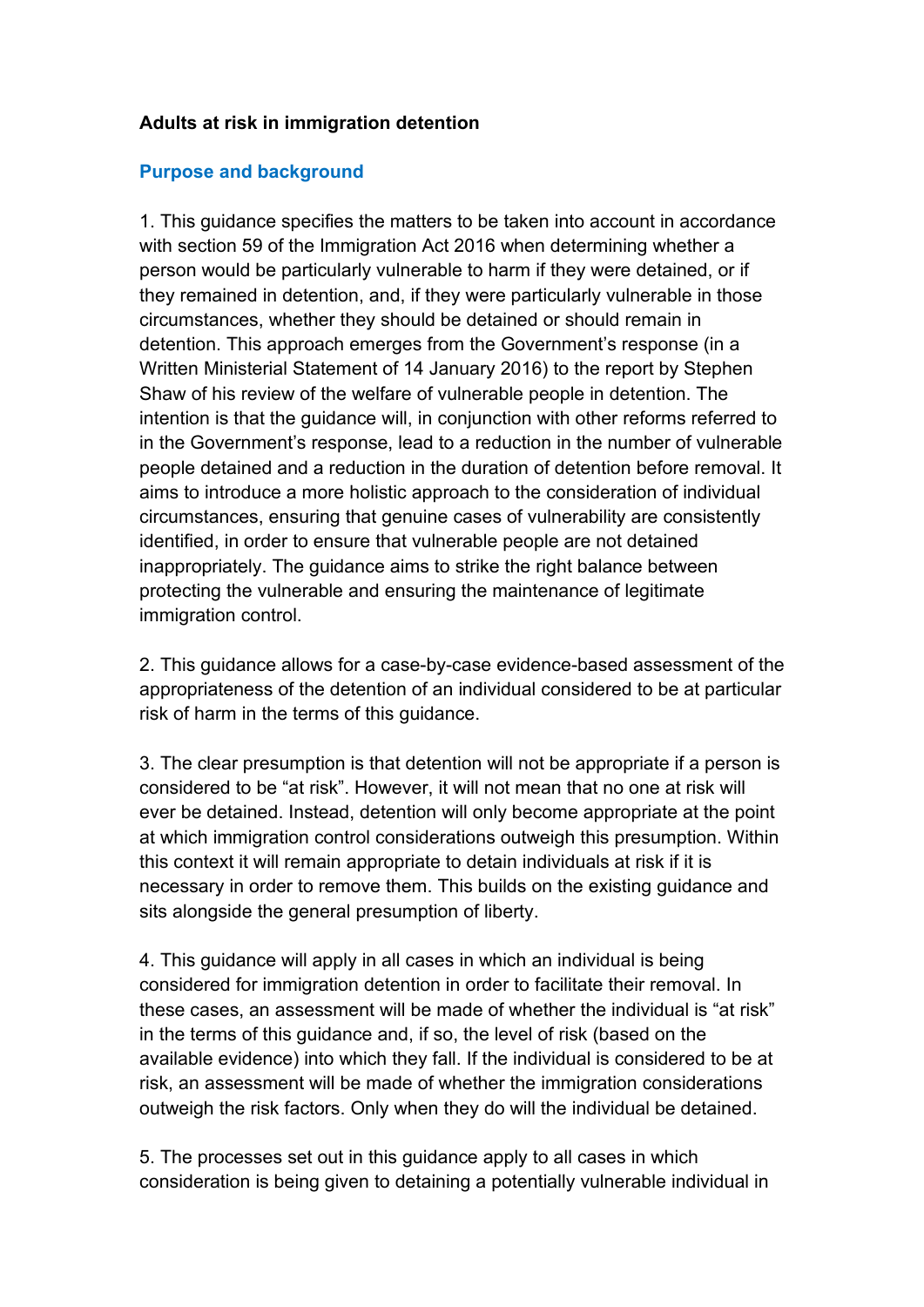order to remove them. They also apply to cases of individuals who are already in detention, though there are some differences in the way in which these cases are managed

#### **Principles**

6. The main principles underpinning this guidance are:

- the intention is that fewer people with a confirmed vulnerability will be detained in fewer instances and that, where detention becomes necessary, it will be for the shortest period necessary
- there will be a clearer understanding of how the Government defines 'at risk' and how those considerations are weighed against legitimate immigration control factors to ensure greater transparency about who is detained and why
- individuals should leave the UK when they have no permission to enter or stay in the UK. The Government expects individuals to leave the UK on the expiry of any valid leave they may have, and to comply with any requirement or instruction to leave the UK
- for the purposes of removal, individuals can be detained if there is a realistic prospect of removal within a reasonable timescale and if there is evidence which suggests that the individual would not be likely to be removed without the use of detention
- detention will not be appropriate if an individual is considered to be at risk in the terms of this guidance unless and until there are overriding immigration considerations
- consideration will need to be given to the weight of evidence in support of the contention that the individual is at risk, and the level of risk that is supported by the evidence
- assessment of risk is based on the evidence available, ranging from a self declaration of risk to authoritative professional opinion. The level of evidence available dictates the level of evidence-based risk into which any given individual will fall
- where professional evidence is not immediately available, but where observations from Home Office officials lead to a belief that the individual is at a higher level of risk than a simple self declaration would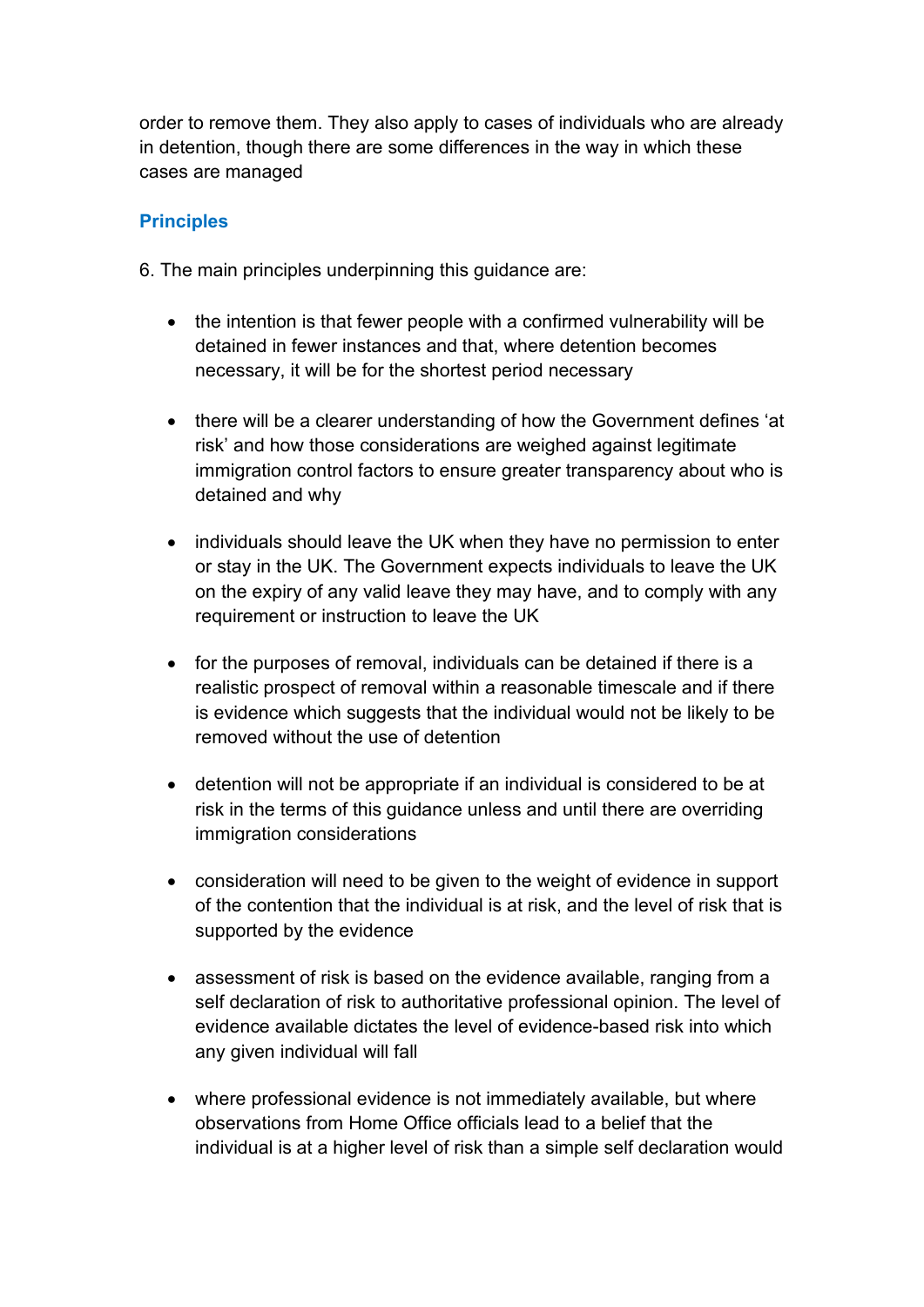suggest, an individual can be allocated to a higher risk category in the terms of this guidance on the basis of that observational evidence

- in each case, the evidence of risk to the individual will be considered against any immigration factors to establish whether these factors outweigh the risk
- the greater the weight of evidence in support of the contention that the individual is at risk, the weightier the immigration factors need to be in order to justify detention.

#### **Who is an adult at risk?**

7. For the purposes of this guidance, an individual will be regarded as being an adult at risk if:

- they declare that they are suffering from a condition, or have experienced a traumatic event (such as trafficking, torture or sexual violence), that would be likely to render them particularly vulnerable to harm if they are placed in detention or remain in detention
- those considering or reviewing detention are aware of medical or other professional evidence, or observational evidence, which indicates that an individual is suffering from a condition, or has experienced a traumatic event (such as trafficking, torture or sexual violence), that would be likely to render them particularly vulnerable to harm if they are placed in detention or remain in detention – whether or not the individual has highlighted this themselves.

8. On the basis of the available evidence, the Home Office will reach a view on whether a particular individual should be regarded as being "at risk" in the terms of this guidance. If, on this basis, the individual is considered to be an adult at risk, the presumption will be that the individual will not be detained.

### **Assessment of whether an individual identified as being at risk should be detained**

9. Once an individual has been identified as being at risk, consideration should be given to the level of evidence available in support and the weight that should be afforded to the evidence in order to assess the likely risk of harm to the individual if detained for the period identified as necessary to effect their removal: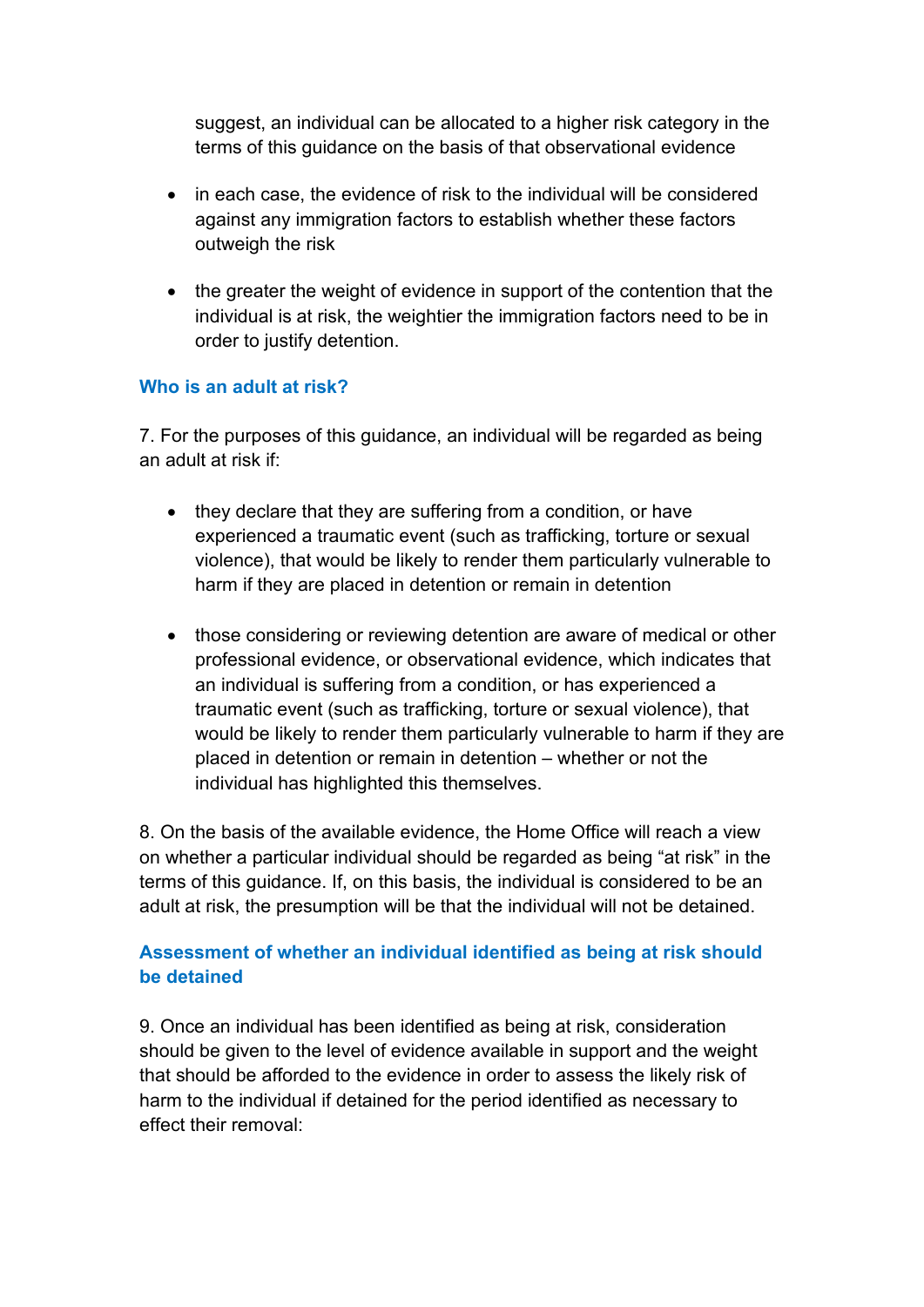- a self-declaration of being an adult at risk should be afforded limited weight, even if the issues raised cannot be readily confirmed. Individuals in these circumstances will be regarded as being at evidence level 1
- professional evidence (e.g. from a social worker, medical practitioner or NGO), or official documentary evidence, which indicates that the individual is an adult at risk - should be afforded greater weight. Individuals in these circumstances will be regarded as being at evidence level 2
- professional evidence (e.g. from a social worker, medical practitioner or NGO) stating that the individual is at risk and that a period of detention would be likely to cause harm – for example, increase the severity of the symptoms or condition that have led to the individual being regarded as an adult at risk - should be afforded significant weight. Individuals in these circumstances will be regarded as being at evidence level 3.

10. Determinations from courts or tribunals about the credibility of a person's account or claims, or about professional evidence, or credibility concerns arising from other sources, may be taken into account in deciding the weight that should be afforded to evidence and could result in a reconsideration of the evidence level into which the individual falls.

#### **Indicators of risk**

11. The following is a list of conditions or experiences which will indicate that a person may be particularly vulnerable to harm in detention.

- suffering from a mental health condition or impairment (this may include more serious learning difficulties, psychiatric illness or clinical depression, depending on the nature and seriousness of the condition)
- having been a victim of torture<sup>[1](#page-5-0)</sup> (individuals with a completed Medico Legal Report from reputable providers will be regarded as meeting level 3 evidence, provided the report meets the required standards)
- having been a victim of sexual or gender based violence, including female genital mutilation
- having been a victim of human trafficking or modern slavery
- suffering from post traumatic stress disorder (which may or may not be related to one of the above experiences)

<span id="page-5-0"></span><sup>1</sup> "Torture" is defined in rule 35(6) of the Detention Centre Rules 2001.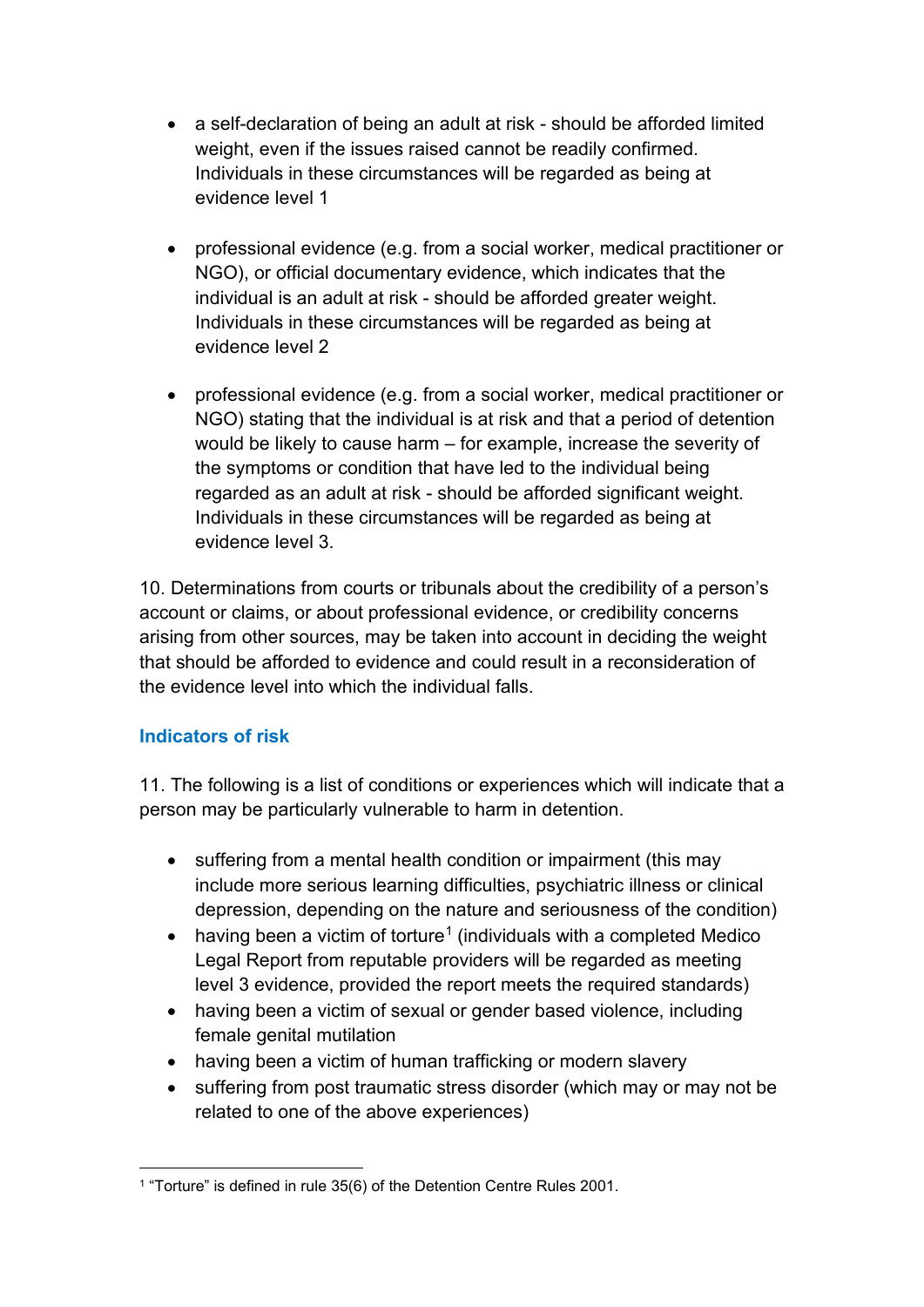- being pregnant (pregnant women will automatically be regarded as meeting level 3 evidence)<sup>[2](#page-6-0)</sup>
- suffering from a serious physical disability
- suffering from other serious physical health conditions or illnesses
- being aged 70 or over
- being a transsexual or intersex person.

12. The above list is not intended to be exhaustive. Any other relevant condition or experience that may render an individual particularly vulnerable to harm in immigration detention, and which does not fall within the above list, should be considered in the same way as the indicators in that list. In addition, the nature and severity of a condition, as well as the available evidence of a condition or traumatic event, can change over time.

#### **Assessment of immigration factors**

13. The presumption will be that, once an individual is regarded as being at risk in the terms of this guidance, they should not be detained. However, any risk factors identified and evidence in support, will then need to be balanced against any immigration control factors in deciding whether they should be detained.

14. The immigration factors that will be taken into account are:

- Length of time in detention there must be a realistic prospect of removal within a reasonable period. What is a "reasonable period" will vary according to the type of case but, in all cases, every effort should be made to ensure that the length of time for which an individual is detained is as short as possible. In any given case it should be possible to estimate the likely duration of detention required to effect removal. This will assist in determining the risk of harm to the individual. Because of their normally inherently short turnaround time, individuals who arrive at the border with no right to enter the UK are likely to be detainable notwithstanding the other elements of this guidance
- Public protection issues consideration will be given to whether the individual raises public protection concerns by virtue of, for example, criminal history, security risk, decision to deport for the public good
- Compliance issues an assessment will be made of the individual's risk of abscond, based on the previous compliance record.

<span id="page-6-0"></span><sup>&</sup>lt;sup>2</sup> By virtue of the Immigration Act 2016, pregnant women may not be detained for longer than 72 hours, extendable up to a week in total with Ministerial approval.